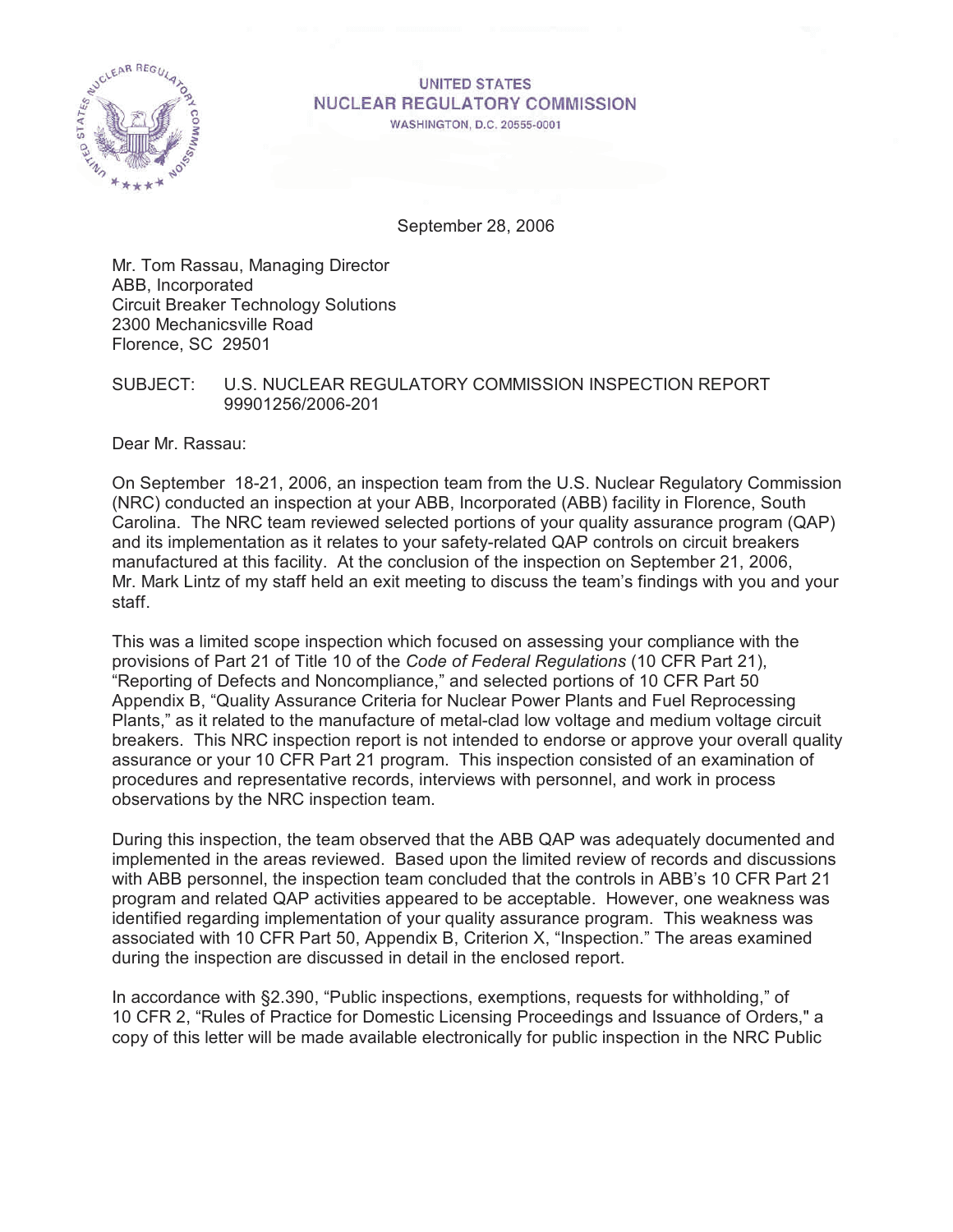Mr. T. Rassau  $-2 -$ 

Document Room (PDR) or from the NRC's document system (ADAMS), accessible from the NRC Web site at <http://www.nrc.gov/reading-rm/adams.html>.

Sincerely,

*(/RA by E. Imbro for M. Mayfield)*

Michael E. Mayfield, Director Division of Engineering Office of Nuclear Reactor Regulation

Docket No. 99901256

Enclosure: Inspection Report 99901256/2006-201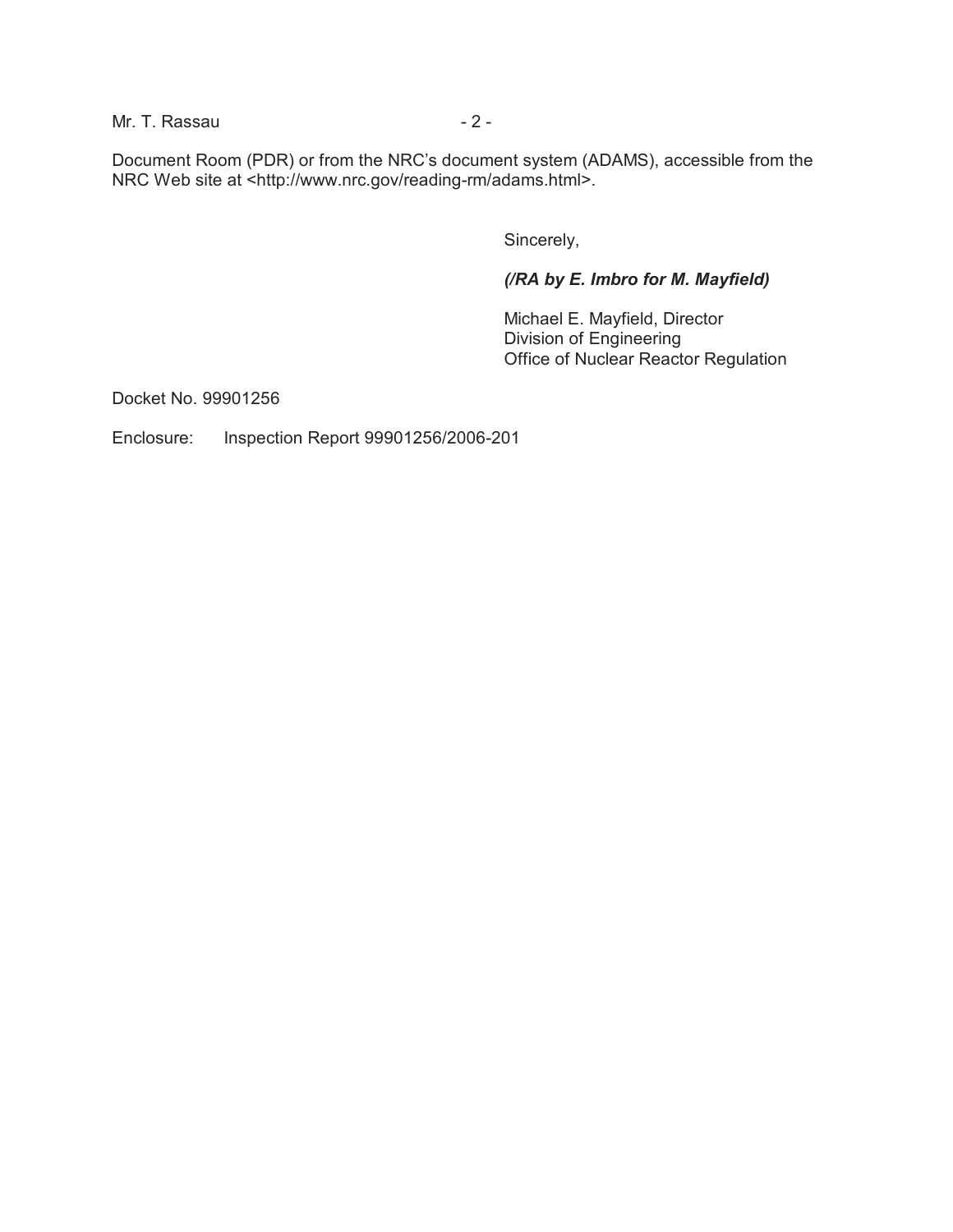Mr. T. Rassau  $-2 -$ 

Document Room (PDR) or from the NRC's document system (ADAMS), accessible from the NRC Web site at <http://www.nrc.gov/reading-rm/adams.html>.

Sincerely,

#### *(/RA by E. Imbro for M. Mayfield)*

Michael E. Mayfield, Director Division of Engineering Office of Nuclear Reactor Regulation

Docket No. 99901256

Enclosure: Inspection Report 99901256/2006-201

DISTRIBUTION: EQVB R/F PUBLIC Central Files/Docket File No. 99901256

| <b>DISK/DOCUMENT NAME:</b>  |       |                                                      | $E:\F$ ilenet\ML062720036.wpd |                          |                  |                 |  |
|-----------------------------|-------|------------------------------------------------------|-------------------------------|--------------------------|------------------|-----------------|--|
| <b>ADAMS ACCESSION No.:</b> |       |                                                      | ML062720036                   |                          |                  |                 |  |
|                             |       | ADAMS Availability/Sensitivity: ■ Publicly Available |                               | □ Non-Publicly Available | $\Box$ Sensitive | ■ Non-Sensitive |  |
|                             | ∣ OFC | EQVB:DE:NRR                                          | EQVB:DE:NRR                   | C:EQVB:DE:NRR            | D:DE:NRR         |                 |  |
|                             |       |                                                      |                               |                          |                  |                 |  |

| .           | ______________ | ______________ |           | --------  |  |
|-------------|----------------|----------------|-----------|-----------|--|
| <b>NAME</b> | <b>MLintz</b>  | KNaidu         | HHamzehee | MMayfield |  |
| DATE        | 09/28/06       | 09/28/06       | 09/28/06  | 09/28/06  |  |
|             |                |                |           |           |  |

**OFFICIAL RECORD COPY**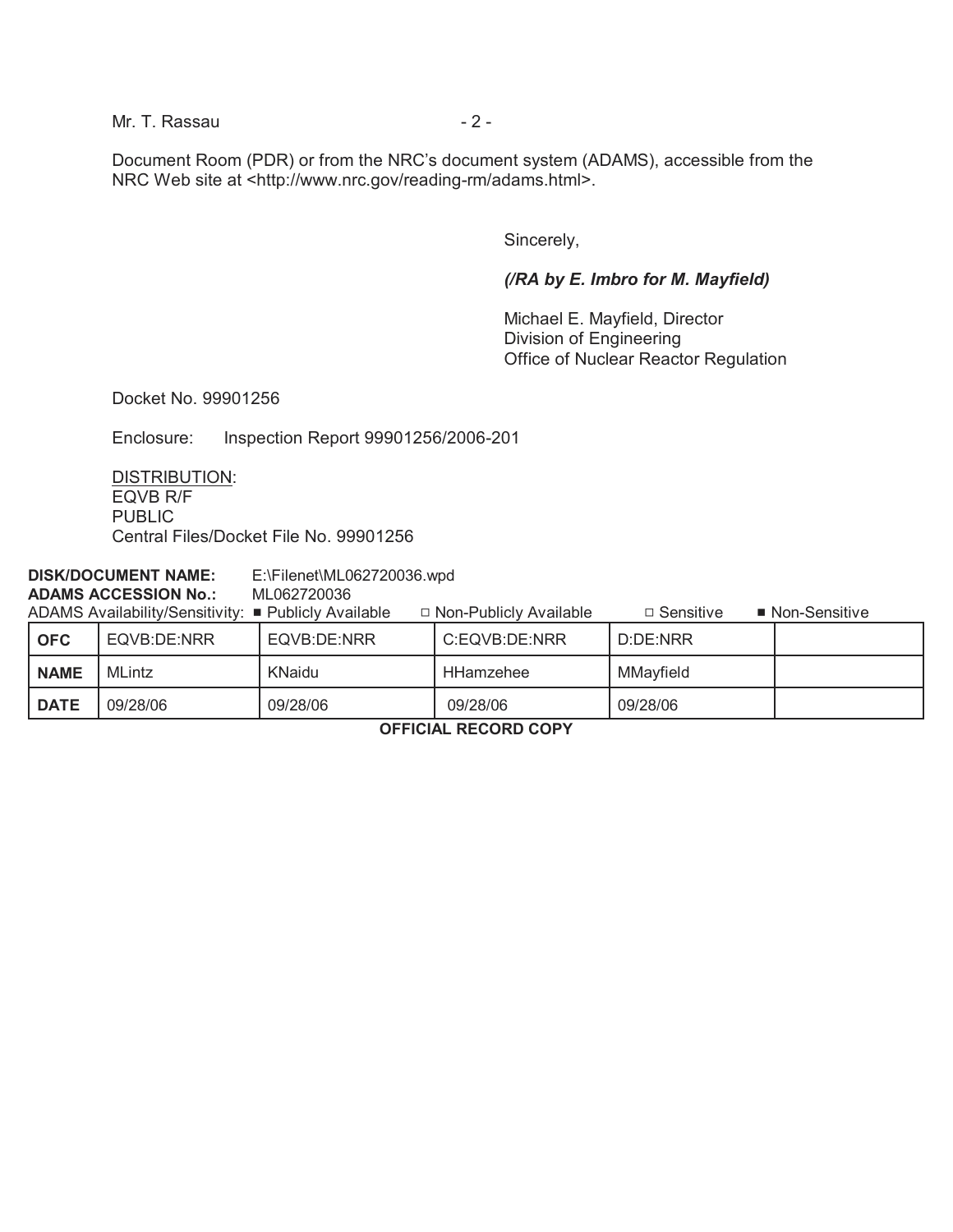# **U.S. NUCLEAR REGULATORY COMMISSION OFFICE OF NUCLEAR REACTOR REGULATION DIVISION OF ENGINEERING**

### **VENDOR INSPECTION REPORT**

| Report No:                        | 99901256/2006-201                                                                                                                                                                                                                                                                                                                     |          |  |
|-----------------------------------|---------------------------------------------------------------------------------------------------------------------------------------------------------------------------------------------------------------------------------------------------------------------------------------------------------------------------------------|----------|--|
| Organization:                     | <b>ABB</b> Incorporated<br><b>Circuit Breaker Technology Solutions</b><br>2300 Mechanicsville Road<br>Florence, SC 29501                                                                                                                                                                                                              |          |  |
| <b>Vendor Contact:</b>            | <b>Terence Malloy</b><br><b>Quality Assurance Manager</b><br>(843) 665-4144                                                                                                                                                                                                                                                           |          |  |
| <b>Nuclear Industry Activity:</b> | ABB manufactures low-voltage metal clad and medium voltage<br>circuit breakers. These were originally designed and<br>manufactured by ITE Corporation. ITE was purchased by Gould,<br>Incorporated and later sold to Brown Boveri Company (BBC),<br>Switzerland. BBC was later bought by ASEA from Sweden and<br>became known as ABB. |          |  |
| <b>Inspection Dates:</b>          | September 18-21, 2006                                                                                                                                                                                                                                                                                                                 |          |  |
| Inspection Team Leader:           | Kamal Naidu, NRR/DE/EQVB                                                                                                                                                                                                                                                                                                              |          |  |
| Inspector:                        | Mark Lintz, NRR/DE/EQVB                                                                                                                                                                                                                                                                                                               |          |  |
| Approved By:                      | (/RA by H. Hamzehee)                                                                                                                                                                                                                                                                                                                  | 09/28/06 |  |
|                                   | Hossein Hamzehee, Chief<br>Quality & Vendor Branch B<br>Division of Engineering<br>Office of Nuclear Reactor Regulation                                                                                                                                                                                                               | Date     |  |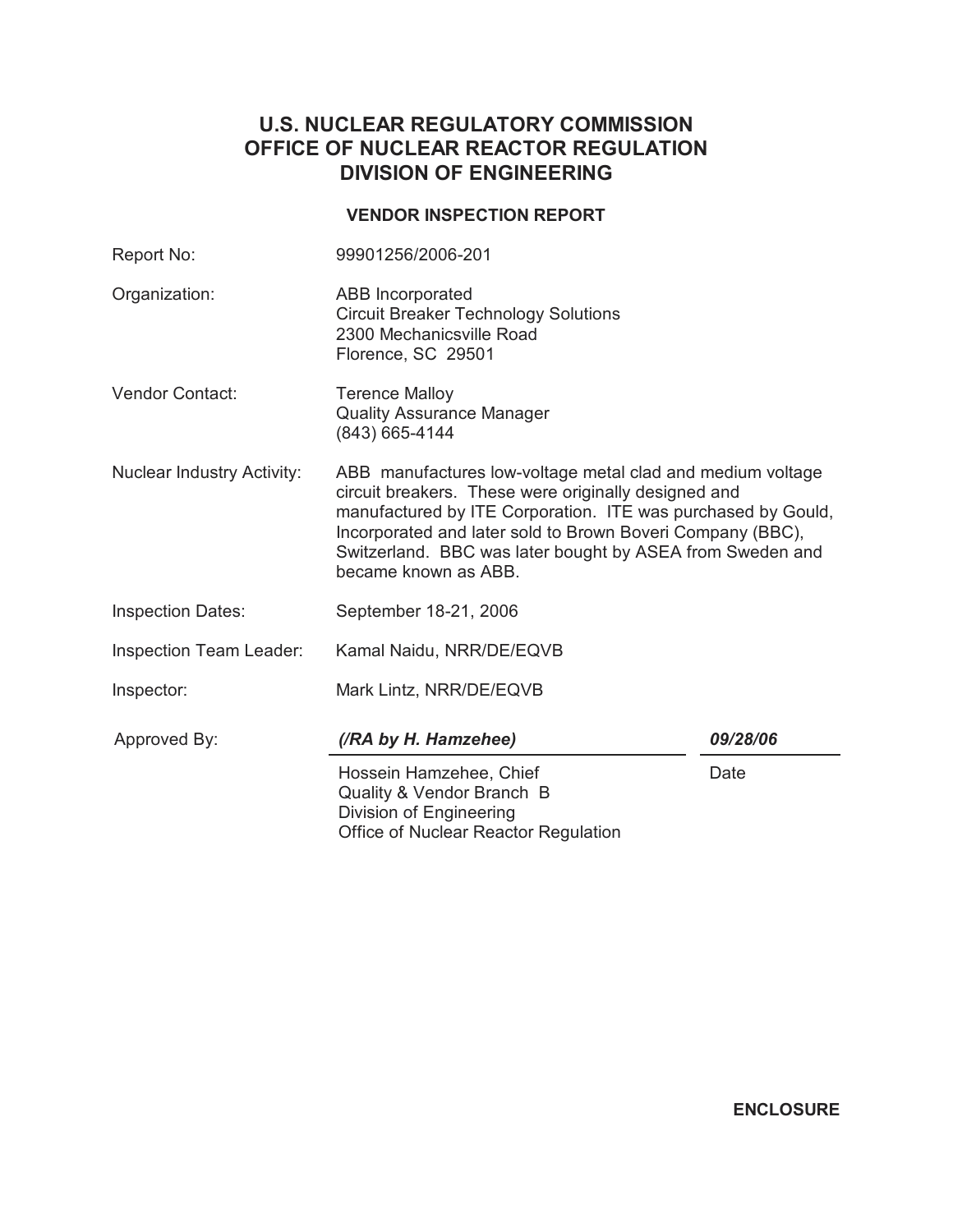## **1.0 INSPECTION SUMMARY**

On September 18 - 21, 2006, U.S. Nuclear regulatory Commission (NRC) inspectors conducted an inspection at the ABB facility in Florence, SC. The inspection was performed to review selected portions of ABB's quality assurance and 10 CFR Part 21 programs. The NRC inspection bases were:

- 10 CFR Part 50, Appendix B, "Quality Assurance Criteria for Nuclear Power Plants and Fuel Reprocessing Plants," and
- 10 CFR Part 21, "Reporting of defects and Noncompliance." (Part 21)

During this inspection, no violations or nonconformances of NRC regulations were identified. However, one weakness, Observation 99901256/201-1, with multiple examples was identified and is discussed herein.

## **2.0 STATUS OF PREVIOUS INSPECTION FINDINGS**

The last NRC inspection at this facility was conducted in 1999.

## **3.0 INSPECTION FINDINGS AND OTHER COMMENTS**

### **3.1 10 CFR PART 21 PROGRAM**

#### a. Inspection Scope

To verify that ABB posted its procedures and information related to Part 21 at conspicuous locations, and whether selected ABB Quality Assurance (QA) personnel were trained in these procedures.

#### b. Observations and Findings

During this inspection, the NRC inspectors observed that copies of the Part 21 program documentation and implementing procedures, had been posted at one conspicuous location in the factory. During conversations with the QA personnel, the NRC inspectors determined that they were knowledgeable in the requirements of Part 21 reporting requirements, and they had been given training in the related procedures that ABB had developed.

#### c. Conclusions

ABB posted its procedures and related information in a conspicuous location at the Florence facility. Through interviews with the two QA personnel, and by reviewing training records of key ABB personnel, the NRC inspectors determined that in general key ABB personnel were knowledgeable in the Part 21 requirements. The NRC inspectors did not identify any adverse findings in this area.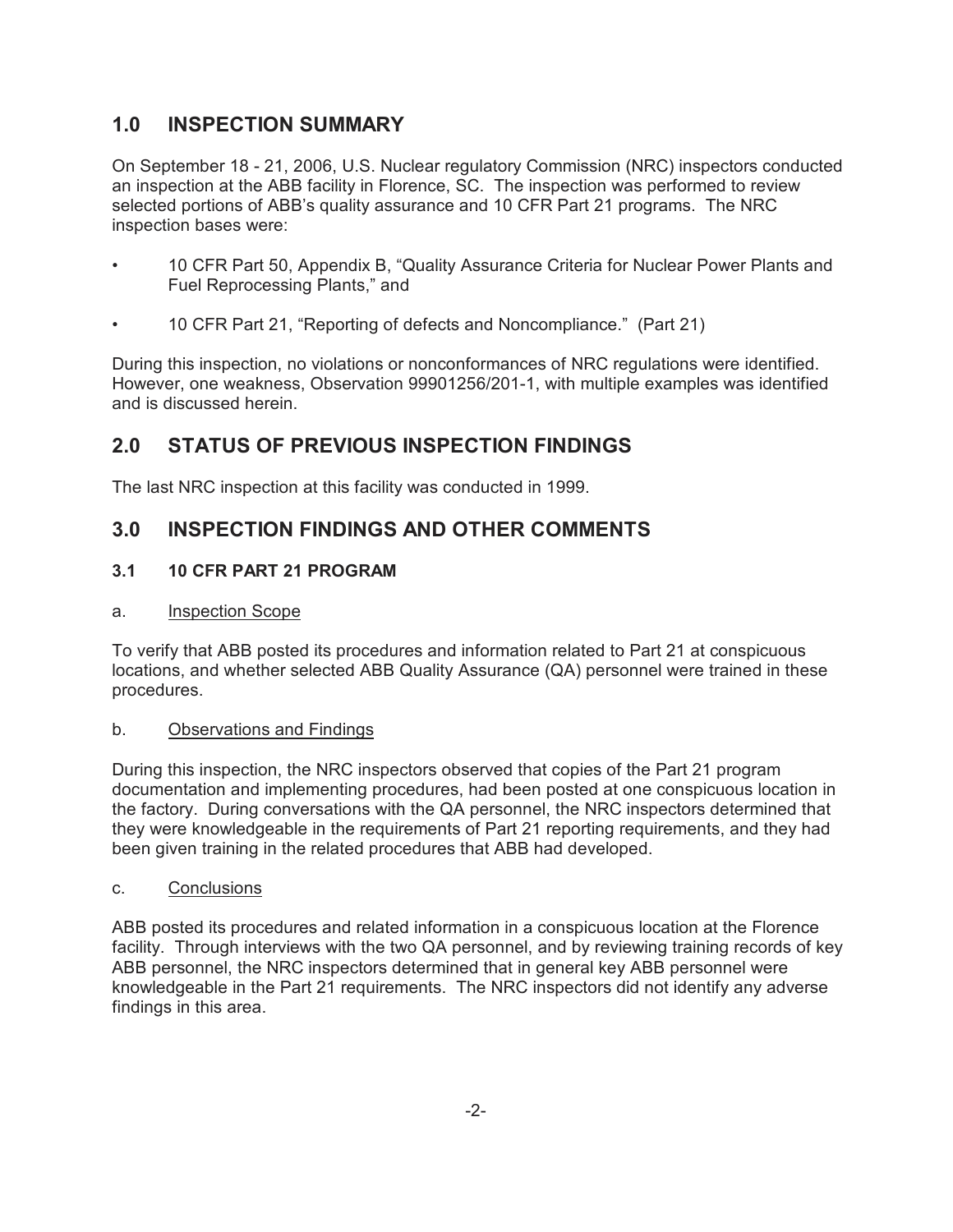## **3.2 REVIEW OF DESIGN CONTROL**

### a. Inspection Scope

To verify that ABB implemented its QA program to satisfy Criterion III of 10 CFR 50, Appendix B, the NRC inspectors reviewed the ABB procedure and selected several drawings, verified if the drawings were current, and verified if any design changes were controlled in the same way as the original design drawings were approved and controlled.

### b. Observations and Findings

Section 3, Design Control, dated June 7, 2006, of the ABB QA program, discusses the design process by defining the standard procedure and practices that ABB uses in the design and development process. The control requires design changes to be identified, documented, verified, and approved by engineering before it is implemented in production. The NRC inspectors reviewed a sample of drawings to verify if they were current, and whether revisions underwent the same review process as the original drawings, for example:

- Drawing D187917, Revision 34, dated July 14, 1977 (original manufacturer of ITE Equipment) Lower Frame Assembly, 5HK Spring Breaker.
- Drawing D187917, Revision 34, dated July 14, 1977 for Lower Frame Assembly, 5HK Circuit Breaker.
- Drawing 199197, Revision 6, dated February 24, 1969, for the Lower Frame Top Sheet for a 5HK 150-250-350 mVA Circuit Breaker.
- Drawing 187895, Revision 11, dated May 28, 1959, for the Jackshaft supports, item 8 1878 5-A, left hand side and item 10 - 187895-B right hand side.
- Drawing 701496 Revision 9, dated January 11, 1957, Arc Chute Retainer

## c. Conclusions

The NRC inspectors determined that the drawings currently used by ABB were designed by ITE, the original designer and manufacturer of the 480-Volt metal-clad and 5-kV circuit breakers. The drawings were drawn, verified, and approved by different individuals. The NRC inspectors did not identify any adverse findings in this area.

## **3.3 REVIEW OF PROCUREMENT DOCUMENT CONTROL**

#### a. Inspection Scope

To verify the implementation of the ABB QA program related to Criterion IV, "Procurement Document Control," of 10 CFR 50, Appendix B, by reviewing the records to determine if ABB purchased items required for the manufacture of circuit breakers from the material specified in the relevant design drawings.

## b. Observations and Findings

Section 4, Procurement Document Control, of the ABB QA program, dated February 10, 2005, discusses the ABB 10 CFR 50, Appendix B, system for procurement document control. The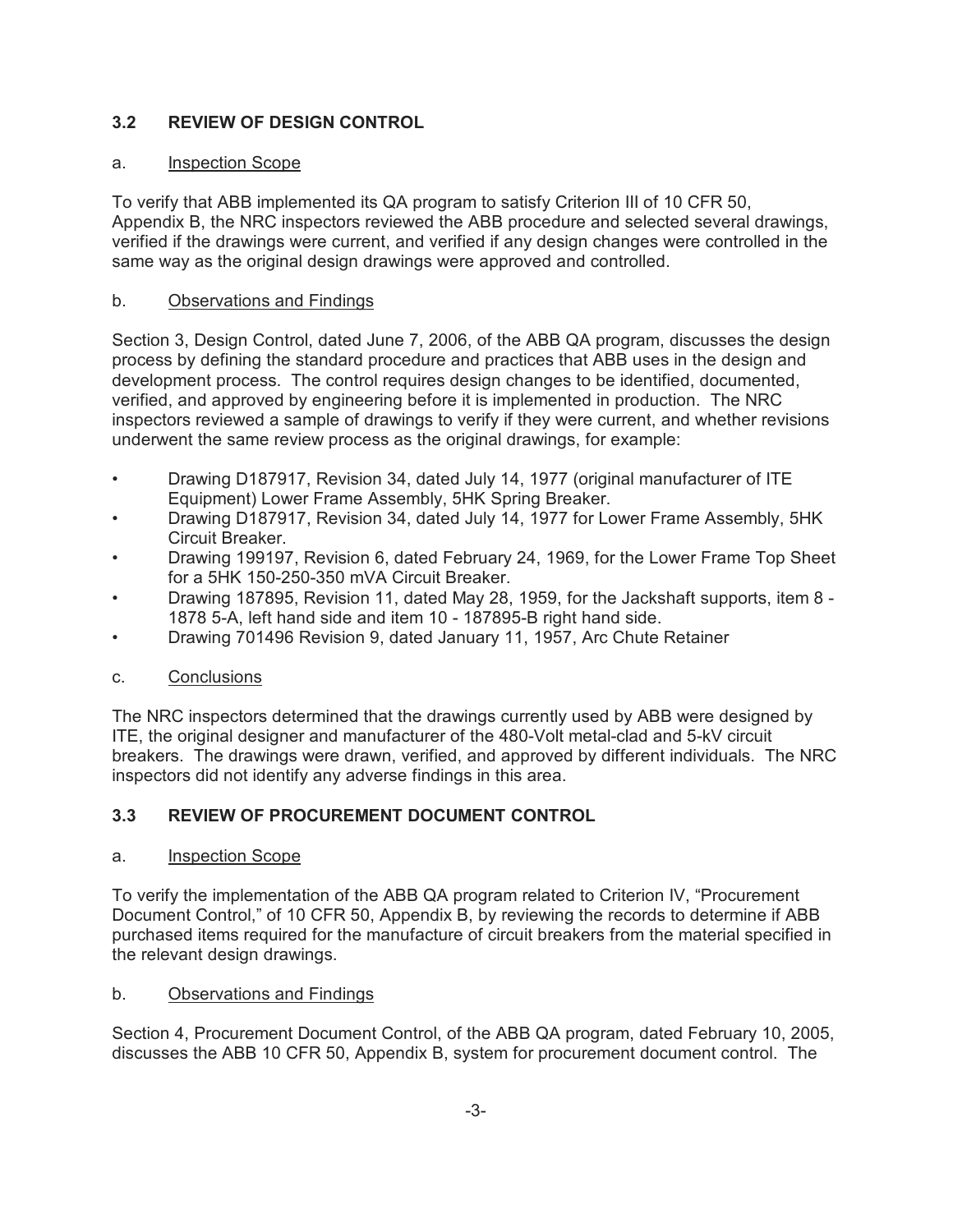NRC inspectors reviewed the material specified in selected drawings and verified that the materials specified were the same that were being purchased.

As an example, the NRC inspectors identified the material specified in selected drawings, and subsequently verified that the same material was specified in ABB purchase orders (POs) to its material suppliers. For example:

- Drawing 199197, Lower Frame for a 5HK 150-250-350 mVA circuit breaker, Revision 6, dated February 24, 1969.
- Drawing 187895, Revision 11, Left Hand Side Support for a jackshaft support, dated May 28, 1959.
- Drawing 708131, Revision 3, Arc Chute Retainer (red poly) for K-800 circuit breakers, dated February 23, 1996.
- Drawing 708131, Revision 3, Closing Springs for K-line circuit breakers, February 23, 1996.
- Drawing 187917, Revision 34, Lower Frame Assembly, 5HK Circuit Breaker, dated July 14, 1977.

### c. Conclusions

The NRC inspectors determined that ABB specified the quality requirements of the material used to manufacture circuit breakers in the procurement documents by referencing the design drawing in the POs. The NRC inspectors did not identify any adverse findings in this area.

### **3.4 REVIEW OF CONTROL OF PURCHASED MATERIAL, EQUIPMENT, AND SERVICES**

#### a. Inspection Scope

The NRC inspectors reviewed the POs that ABB issued to various material suppliers (vendors) to determine whether ABB purchased the material specified in the drawings used to assemble the circuit breakers from vendors listed in either its Approved Vendors List (AVL) or its Nuclear Approved Vendors List (NAVL), and verified that the material met the requirements specified in its POs by requiring certified material test reports (CMTRs) and other documentary evidence.

#### b. Observations and Findings

Section 7 of the ABB QA Manual, "Control of Purchased Material, Equipment, and Services," Revision 0, dated February 10, 2005, discusses its system to control purchased material, equipment, and services. The NRC inspectors verified the implementation of this procedure by reviewing POs that ABB issued to its suppliers for the procurement of various material and components. For example:

- PO PF 31761, dated July 17, 2006, to a Charlotte, NC vendor for the purchase of 9000 pounds of steel.
- PO PF31898, dated August 15, 2006, to a Lancaster, SC vendor for several sheets of steel.
- PO PF 32035, dated August 18, 2006, to a Smithfield, Pennsylvania vendor for arc chute retainers.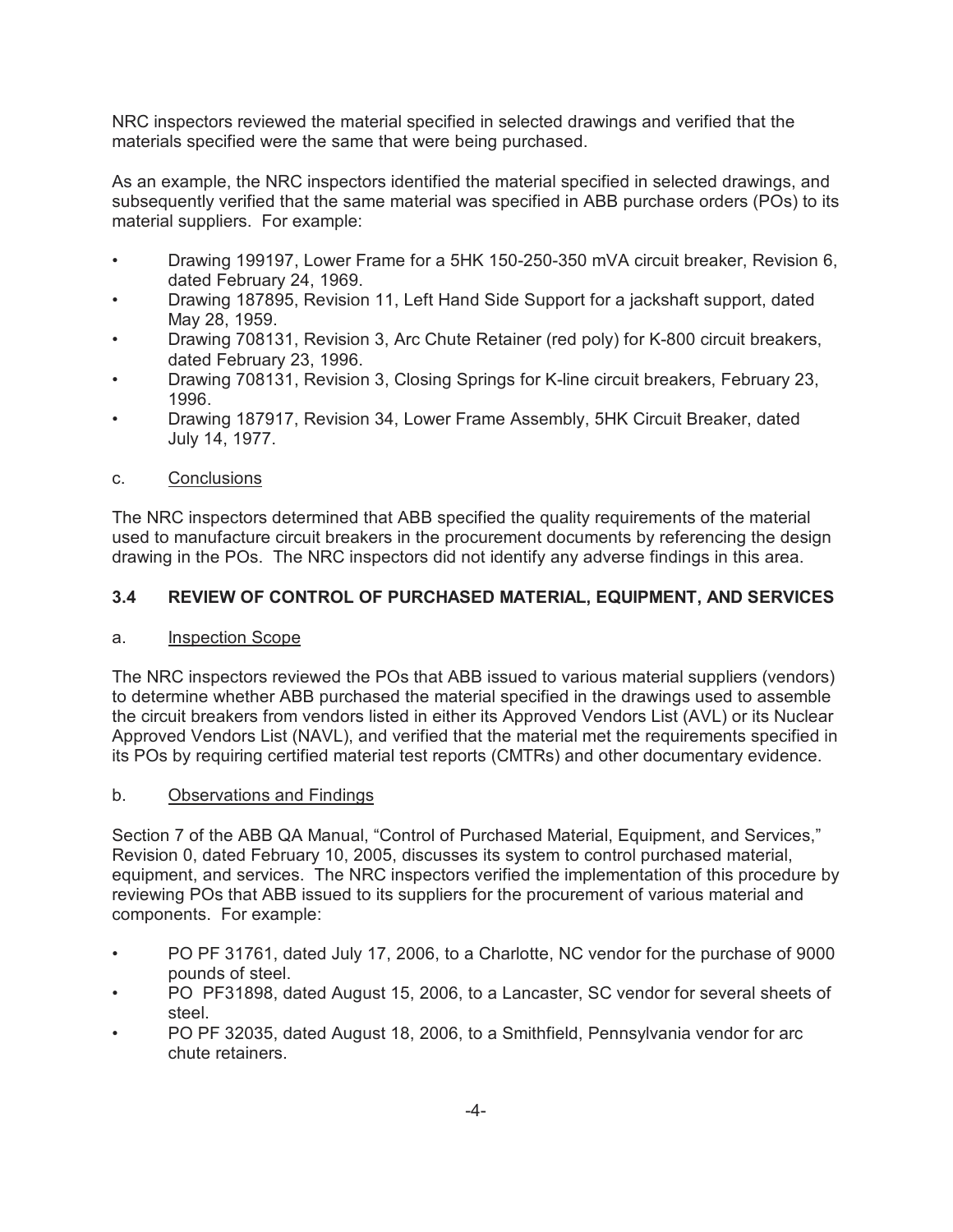#### c. Conclusions

The NRC inspectors determined that the reviewed POs reflected the requirements specified in the respective design drawings, and required the vendor to provide documents to confirm that the material conformed to the specified requirements. The NRC inspectors determined that even though ABB purchased C-1010 flat metal stock from a vendor, it did not periodically verify the existence of CMTRs at the vendor's premises because the vendor was on ABB's AVL. During the NRC inspection, the ABB QA manager inquired about CMTRs and was assured by the vendor that CMTRs were available for the C-1010 material supplied. In the future, ABB plans to perform audits at vendor facilities to verify the existence of CMTRs for materials supplied. The NRC inspectors determined that ABB purchased material from vendors listed on their AVL and NAVL. The NRC inspectors did not identify any adverse findings in this area.

## **3.5 INSPECTIONS**

### a. Inspection Scope

To verify that ABB has a program of inspections for activities affecting quality to verify conformance with documented instructions and drawings for accomplishing the activity such as measures to control receipt inspections of purchased material and commercial-grade dedication.

### b. Observations and Findings

(i) Receipt Inspections

QAP Section 10, Inspection, of the ABB QA Program discusses ABB's 10 CFR 50, Appendix B, system for controlling the receipt inspection. The NRC inspectors verified the implementation of this criteria by observing the receipt inspections that were being performed on September 19 and 20, 2006, on the following components.

(a) The NRC inspectors observed that closing springs for K-line 480-Volt circuit breakers had been receipt inspected. These springs are shown on Drawing 708131, and are purchased with the lower and upper spring eyes. ABB Engineering specified certain attributes to verify during receipt inspection. The receipt inspection record indicated that the values of these attributes were verified and that the springs were acceptable.

(b) The ABB receipt inspector had inspected and accepted "No OX-ID" type grease based on the results of a certificate from an approved testing laboratory. A vendor supplied a "special" grease in a one-pint can. ABB supplied the laboratory with a sample of this grease for chemical analysis. Based on a certificate from the lab that the grease had been tested and had been determined to meet the requirements, ASTM Standard D4048 for copper corrosion, the grease was determined to be acceptable.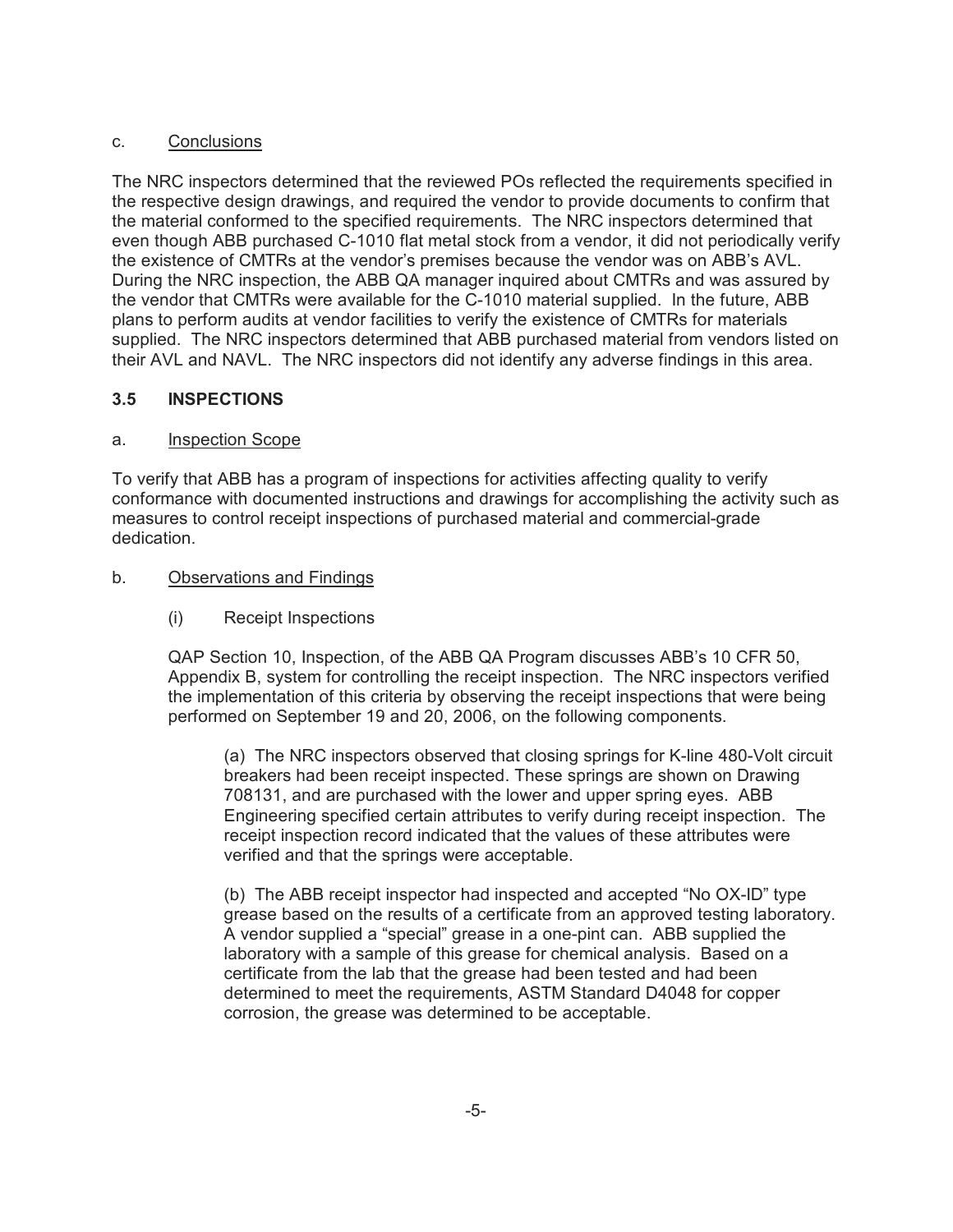(c) ABB issued PO PF 31761, dated July 17, 2006, for the supply of 9000 pounds of C-1010 steel. The receipt inspector measured the dimensions of the plate at several locations and determined them to be acceptable. ABB had inspected the supplier and had initially verified that the supplier had the CMTRs for the C-1010 metal supplied, and had placed the vendor on its AVL. ABB did not consider verifying its validity periodically. The QA engineers informed the NRC inspectors that, in the future, ABB will verify that the supplier had retained the CMTRs for the metal.

(d) ABB issued PO PF31898, dated August 15, 2006, for the supply of six sheets of steel. ABB provided the vendor with Drawing 199197, Revision 6, dated February 24, 1969, along with the initial PO. All the dimensions, including manufacturing tolerances, are provided on this drawing. Receipt inspections verified that the piece part met the dimensions specified in the drawing by using a template, and accepted the consignment.

(ii) Commercial Grade Dedication

ABB Engineering provided a specific number of dimensions to verify as the critical characteristics for QA to verify during receipt inspections. During receipt inspections, the NRC inspectors determined on a sample basis that each of the critical dimensions were verified.

(a) QAP Section 23, of the ABB QA Program, "Nuclear Safety-Related Dedication Program," Revision 0, dated September 14, 2006, discusses ABB's Part 21 system for commercial grade dedication. The NRC inspectors verified the implementation of this criteria by either observing or reviewing the documents related to the dedication of grease, a lower frame top sheet, arc chutes retainers, springs, and a lower case molding.

(b) The NRC inspectors observed that ABB inspectors document the results of the attributes verified on an inspection sheet that simply lists the values of the inspection but does not mention the specific characteristics that engineering specified. During the review of a dedication document for a spring, an auditor has to assume the overall length of the spring, the outside diameter of the spring, the diameter of the spring, and its elongation with a known load were being measured, because the specific critical characteristics that engineering specified were not being written on the inspection document. The NRC inspectors identified this item as Example 1 of an Observation to the ABB QA manager that, if the specific critical characteristics are identified in the dedication document, such a record would be readily auditable, and it would also help the ABB inspector who is performing the dedication to readily discern which attribute identified in the drawing he is verifying. Further, it would help ensure that ABB inspectors would perform the dedication to identify any errors, if they exist, as discussed in Observation Example 2.

In Example 2, the ABB inspector found one critical characteristic on a part card that he could not locate on the drawing. Eventually, the ABB inspector went to the cognizant engineer, who told him that the critical characteristic entry was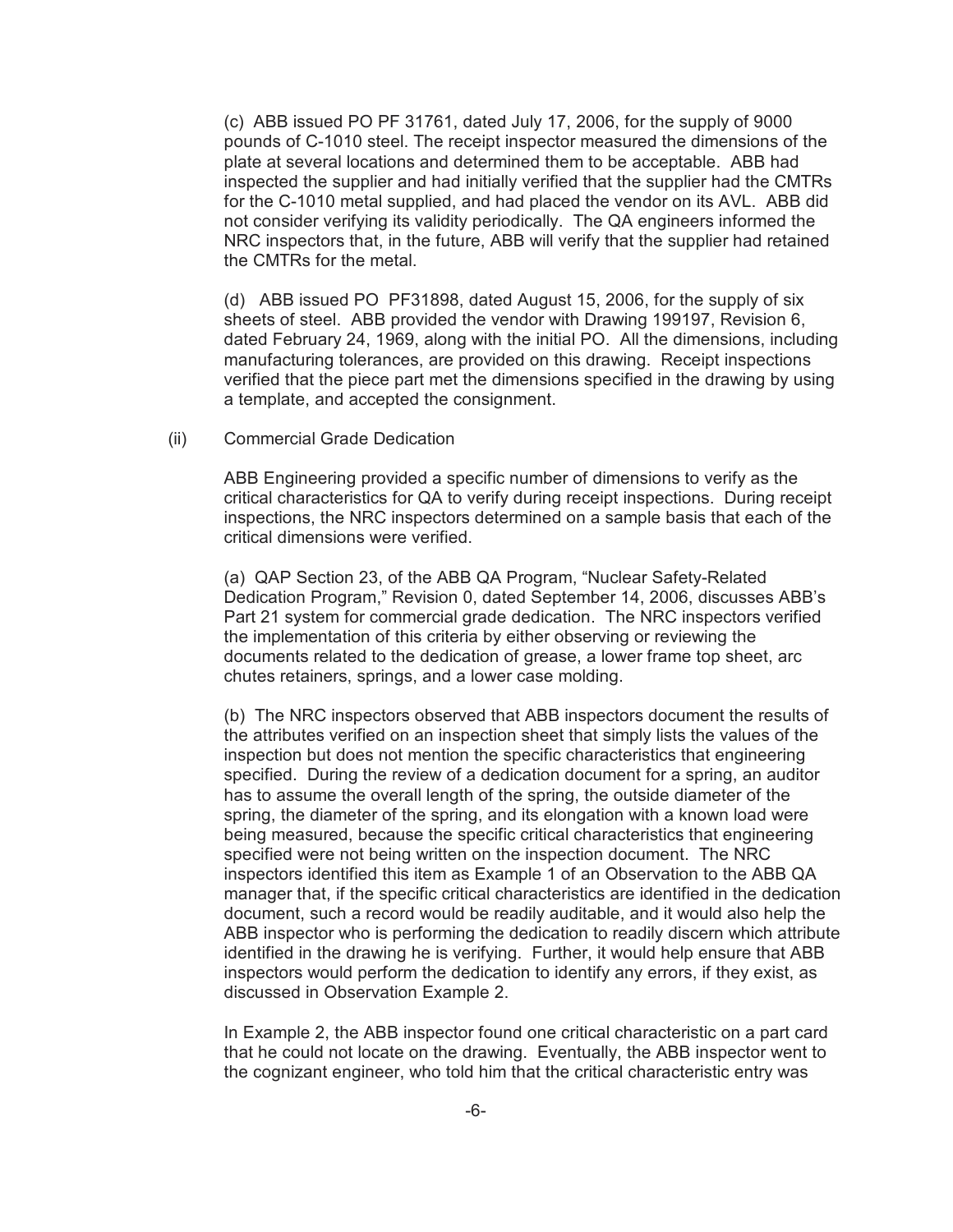an error that should have been deleted from the part card when a second entry was added, about two years previously; thus, the ABB inspector allegedly verified this non-existent critical characteristic over a period of about two years. The ABB inspector then opened an ABB Non-Conformance Report in order to have the erroneous critical characteristic removed from that part card. On this same part card, a critical characteristic was listed that had two matching dimensions of the associated drawing. When the NRC inspectors discussed this issue with the ABB inspector, he gave a satisfactory response as to why he selected one drawing dimension over the other as the proper dimension to be compared with the critical characteristic.

#### c. Conclusions

The NRC inspectors did not identify any adverse findings in ABB's receipt inspection program, which verified that the materials received meet the quality requirements of the PO.

However, in ABB's commercial-grade dedication, it appeared that ABB inspectors verified the critical characteristics but documented the results in a manner that made it difficult to discern which specific critical characteristics had been verified. The NRC inspectors identified this as an Observation with two examples (Observation 99901256/201-1).

## **3.6 VENDOR AUDITS**

#### a. Inspection scope

To verify that ABB has established provisions for source evaluation to assure that purchased materials conform to procurement documents, and to assess the effectiveness of the control of quality at the contractor's facilities at intervals consistent with the importance, complexity, and quantity of the products being supplied.

#### b. Observations and Findings

The NRC inspectors identified that ABB evaluates vendors either by conducting an audit, through the Nuclear Industry Assessment Committee (NIAC), or by taking a survey for nonsafety- related components. ABB has compiled an AVL for vendors for commercial grade items, and a NAVL for vendors supplying components exclusively for safety-related products.

ABB used the membership in NIAC and took credit for their audits in extending the validity of their continuation in the AVL or NAVL. ABB used information provided in NIAC audits for several vendors, including ABB Coral Springs, Lincoln Electric, and Transcat.

However, in 2005, ABB discovered that many of its vendors are located in the vicinity of Florence and that membership in NIAC was not necessary. ABB decided to use its staff to perform audits on suppliers.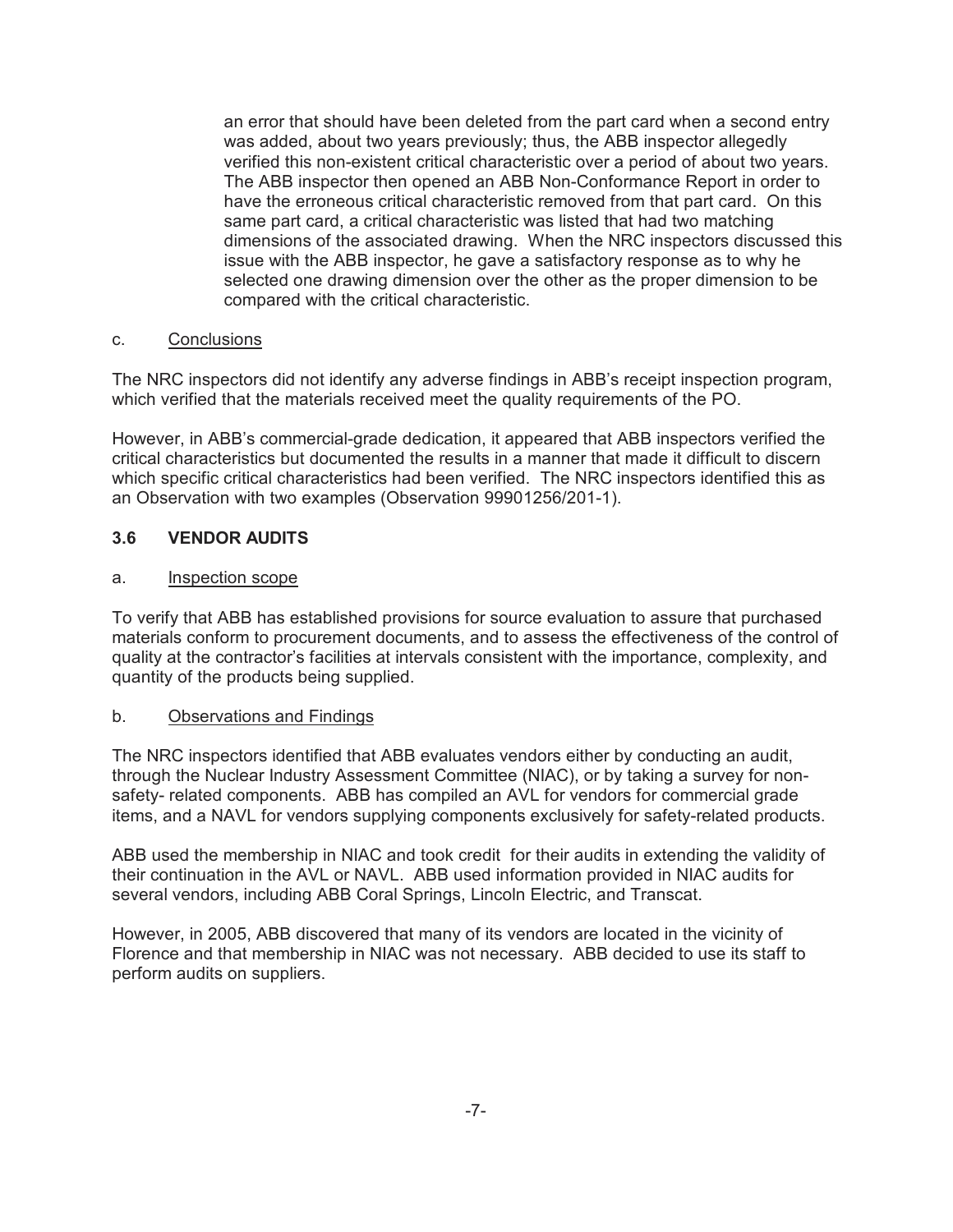The NRC inspectors verified that ABB purchased 9000 pounds of C-1010 steel from a Charlotte, NC supplier. The material was intended for the Lower Frame Assembly specified on Drawing D187917. The NRC inspectors verified that the supplier was on the NAVL, and that ABB took credit for an audit that NIAC had performed on December 9, 2004. The NRC inspectors reviewed the ABB audits performed on several suppliers, including:

- Herguth Laboratories, Vallejo, California
- Westinghouse Repair, Refurbishment, and Automated Services (RPAS), New Stanton, **Pennsylvania**
- ABB Incorporated, Bland, Virginia
- Future Cast Manufacturing, Pennsylvania

Additionally, the NRC inspectors reviewed a supplier's audit report that documented an audit performed by an ABB QA engineer on May 4, 2006, at Herguth Laboratories in which he verified several attributes, including organization and planning, procurement control, manufacturing/process controls, and material identification and control.

#### c. Conclusions

The NRC inspectors' review of audit/surveillance records determined that the ABB QA audit activities addressed and complied with the ABB quality program regarding the sample reviewed. The NRC inspectors did not identify any adverse findings in this area.

### **3.7 REVIEW OF NONCONFORMANCE REPORTS (NCRs)**

#### a. Inspection Scope

To verify that ABB implemented its QA program as it relates to Criterion XV, "Nonconforming Materials, Parts, or Components," of 10 CFR 50, Appendix B. The NRC inspectors reviewed the related ABB procedure, QAP 15, "Nonconforming Materials, Parts, or Components," and selected a sample of items from the ABB rejected item holding areas to determine the status and traceability of these items.

#### b. Observations and Findings

Section 15 of the ABB QA program discusses the methods and responsibilities for identification, documentation, and disposition of non-conforming material. The NRC inspectors reviewed NCR 36779SC.

ABB issued PO PF 32002 to a metal component stamping supplier for the supply of 210 links shown on Drawing 1A 82787 H01. The receipt inspector determined that the stampings supplied by the vendor did not meet the minimum hardness testing value required in the PO. The hardness number that the receipt inspector measured was below the required minimum value. As a result, the receipt inspector initiated NCR 36779SC to document the discrepancy. The corrective action recommended by engineering was to heat treat the links at the ABB plant itself because of time constraints. After receiving the heat treatment specified by engineering, the parts were to be returned to the Receipt Inspection area where the receipt inspector would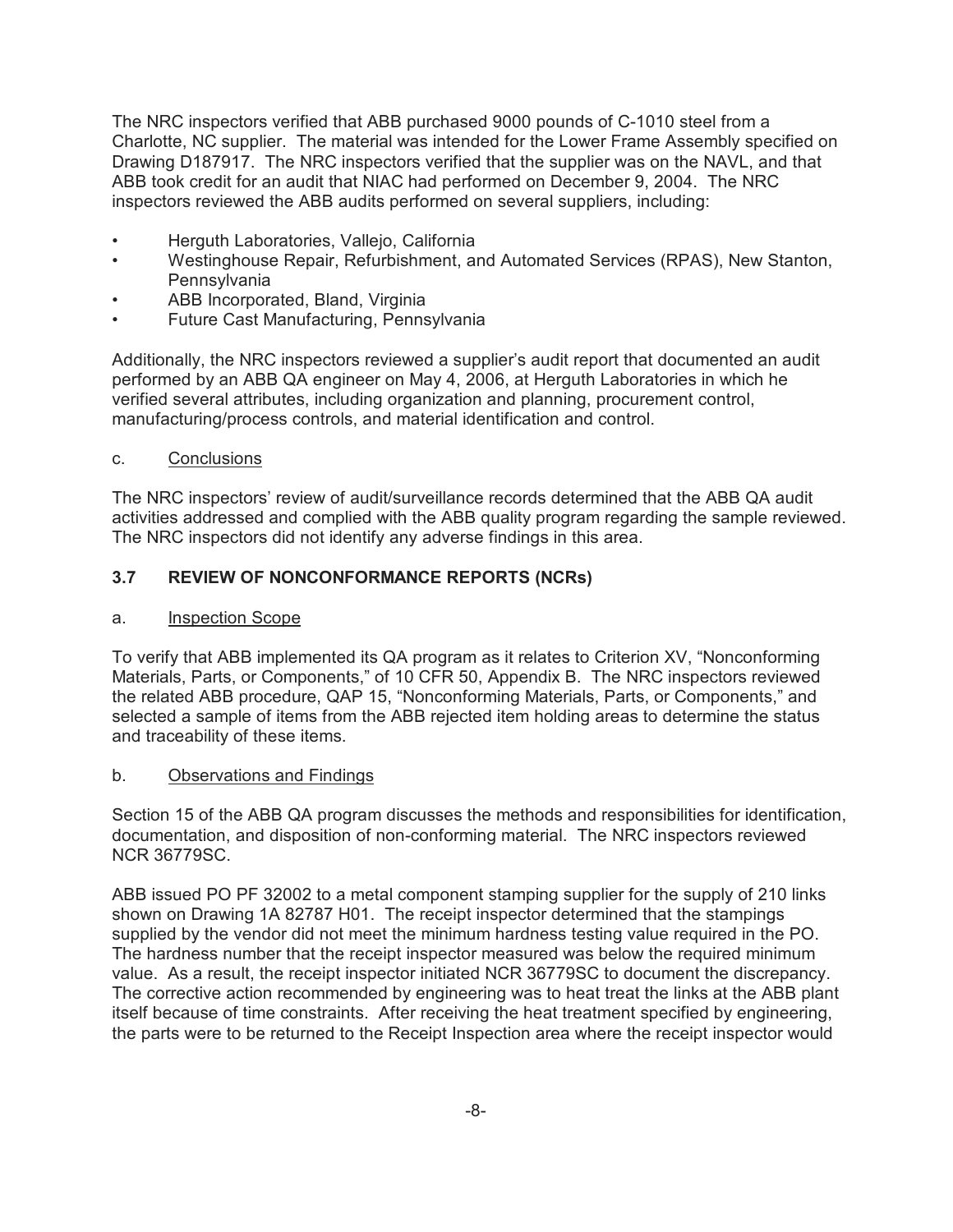measure the hardness number and determine if the links met the hardness number specified in the PO.

ABB initiates external complaints (EC) when it receives adverse reports from customers. The NRC inspector reviewed EC Number US-FLOSC-36485, and determined that it documented that Southern California Edison Company (SCE) reported that the holes on the operating mechanism on a K600-S circuit breaker were incorrectly located. ABB evaluated the EC and determined that ABB had supplied a spare operating mechanism with a manufacturing error. ABB shipped a replacement mechanism without an error to SCE. Corrective action taken to preclude recurrence was to develop a tool to verify that the operating mechanism holes are drilled to meet the drawing.

The NRC inspectors reviewed EC Number US-FLOSC-36484, which documented that SCE reported the overall length of the two secondary trip latch bars for K600-S circuit breaker mechanisms were shorter than the normal ones. ABB replaced the shorter secondary trip latch bars with longer ones. ABB redesigned the part identified as Z716784X3 so that the redesigned trip bar works for all applications.

The NRC inspectors selected a sample of rejected items from the ABB rejected item holding areas, one of which was on the shop floor (FQC 2) and the other in the receiving area (FQC 1). The NRC inspectors found the NCR number of each item, then obtained the pertinent NCR of each item from the receiving inspector. The NRC inspectors verified that the NCR was associated with the item, and reviewed the information on each NCR: inspector, date, part number and description, PO number, quantity, defect description, root cause, holding area identity, vendor, buyer, disposition, cognizant engineer, and summary.

The NRC inspectors reviewed NCR 36751SC, which reported that a hole of diameter 0.125 inches had been omitted from 25 plates, and that one of the plate dimensions, which was to have been 5.884 inches, was actually 5.751 inches. The cognizant engineer noted that his discussion with the buyer had concluded that the latter dimension was acceptable, but that the omitted hole was required. The ABB facility was able to fabricate the hole in its shop, and the engineer and the buyer agreed that ABB would do so. The plates were being held in an area designated to store nonconforming items, identified as FQC 1, pending transmittal to the machine shop for the required holes.

The NRC inspectors reviewed NCR 35538SC, which reported that one lot of 100 switches, which was to have been furnished with a zinc plating, had been furnished with an unidentified plating. The receiving inspector had dispositioned the lot to be returned to the supplier.

The NRC inspectors reviewed NCR 36843JL, which reported 10-24 threads on a lot of 58 lower leads would not accept the thread gage, due to the plating process, which had been applied subsequent to the holes being drilled. The cognizant engineer had dispositioned the lot to be reworked to retap the 10-24 threaded holes, then replate them and reinspect them.

The NRC inspectors reviewed NCR 36817ST, which reported that a tab on a control contact molding had been broken during assembly. The cognizant engineer had dispositioned the molding to be scrapped.